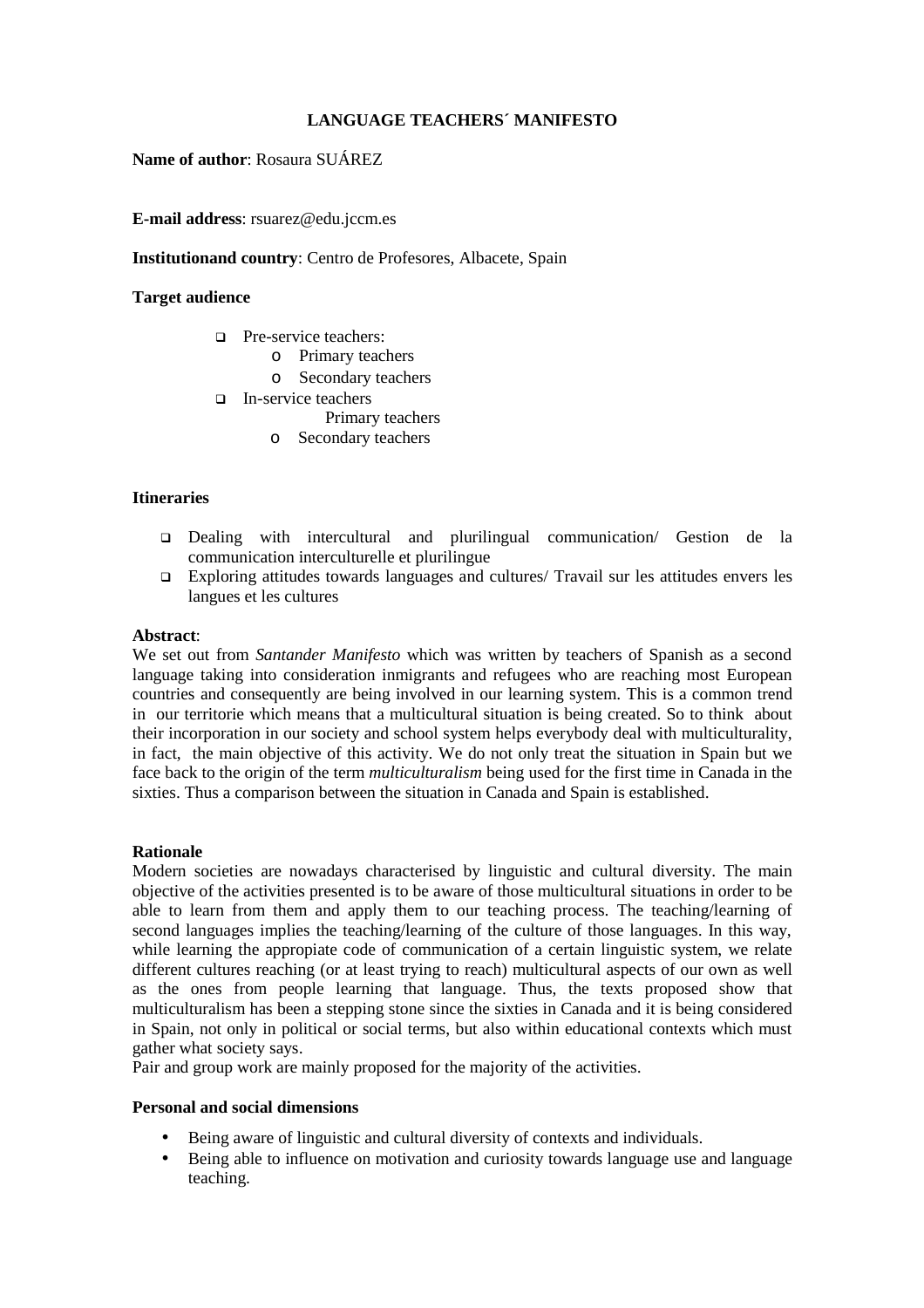### **Professional dimensions**

- Getting to know different policies taken by educational authorities as regards linguistic diversity.
- Thinking about concepts linked to language teaching and language learning.

# **Worksheet 1**

# **Language Teachers´ Manifesto**

**Timing:** 180 minutes

## **Material needed:**

- Texts

- Stickers to be put on the wall.

Activity 1

**Timing / durée** : 35´

**Grouping** :



**Description of the activity**:

*Read the text on appendix 1 and answer the questions below:*

- *What does it refer to?*
- What is the most relevant point of the list for you?
- *Do you agree on the points listed?Why?*

Activity 2

**Timing / durée** : 30´

**Grouping** :



# **Description of the activity**:

*Share and discuss the individual answers in groups of four:*

- *Write points you consider most relevant.*
- *Summarize your ideas.*
- Use five/six words to express what the main idea of the text is. These words are *going to be written on pieces of paper to be put on the wall.*
- List measures mentioned that should be taken to improve language teaching.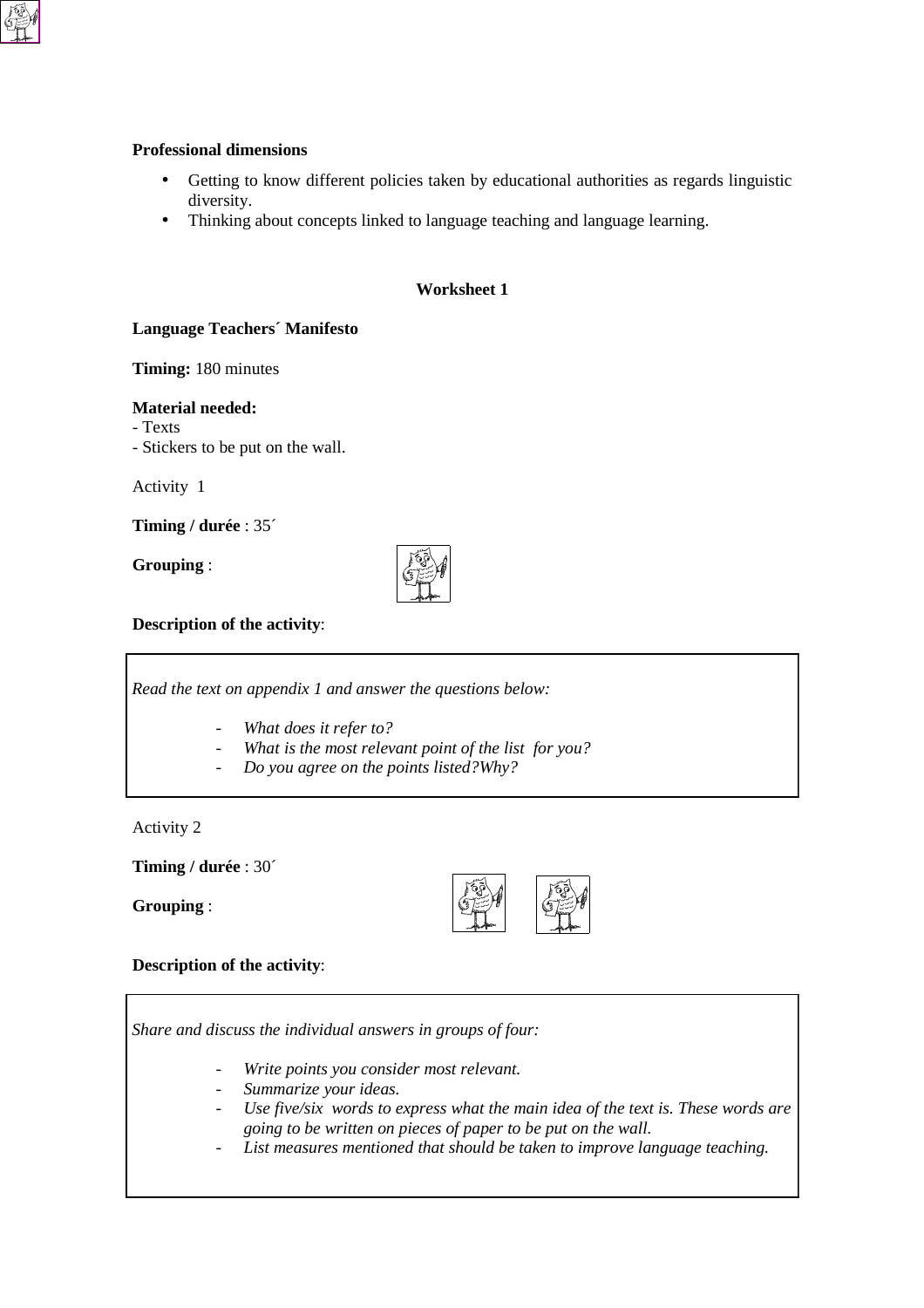**Activity 3** 

**Timing** : 15´

**Grouping** :



**Description of the activity**:

*Share everybody´s conclusions. One person per group will let the rest know. The stickers with the ideas are put on the wall and some time to discuss and exchange opinions if necessary.*

# **Activity 4**

**Timing** : 20´

**Grouping**:

**Description of the activity**:

*An explanation and more details about the document are given in appendix 2.*

## **Activity 5**

**Timing** : 25´

**Grouping** :



## **Description of the activity**:

 *Discuss the following in groups of four:*

*- Do you think this is a good idea?*

*- What is done by you local authorities in your area?*

*- Would anybody sign up the manifesto?Why (not)?*

*- Each group will write a sentence with a statement which best gathers all that has been dealt with in the manifesto.*

*- Another sentence will be related to what has been previsouly mentioned about procedures educational authorities use to face these multicultural situations.*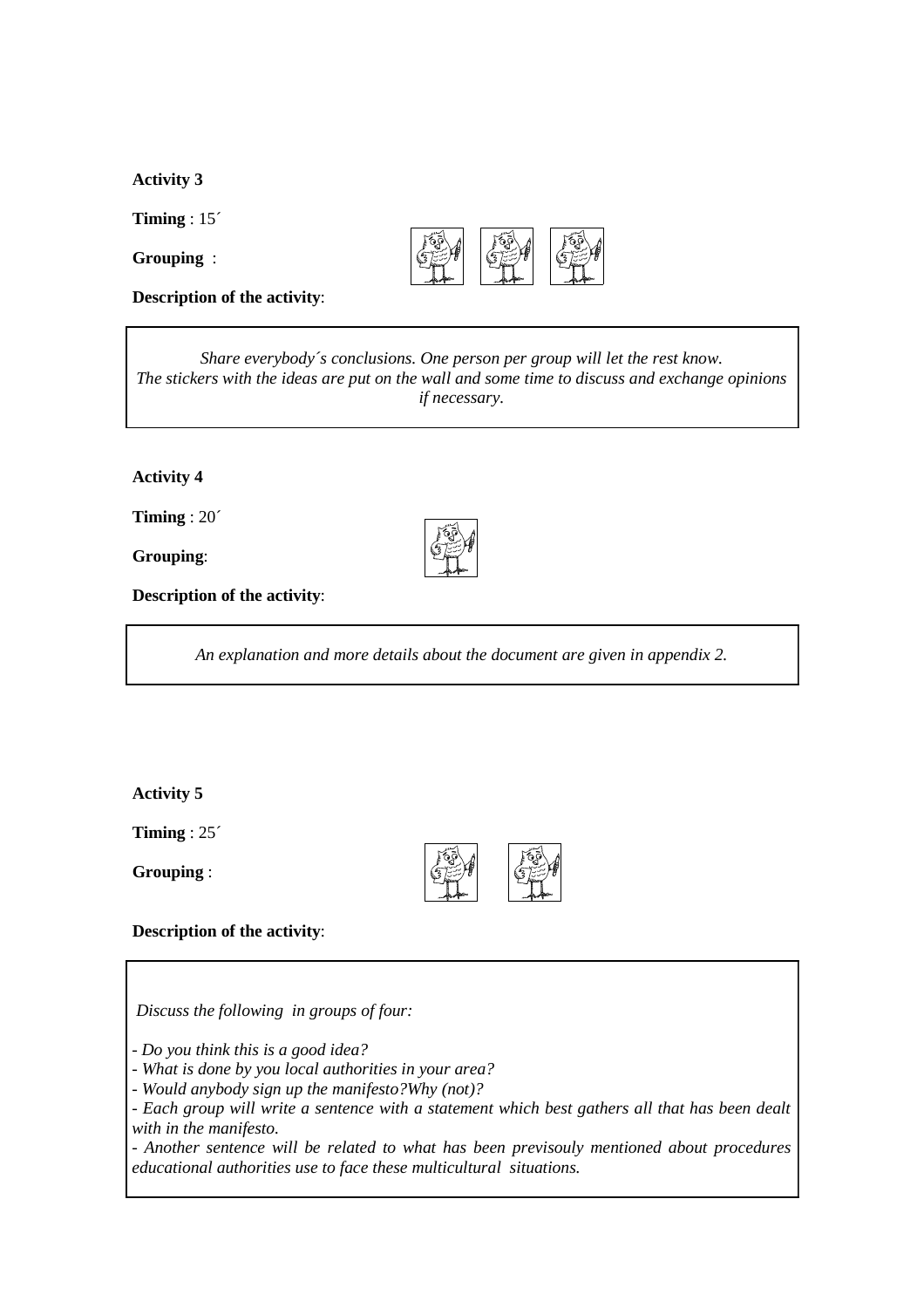**Activity 6** 

**Timing** : 5´

**Grouping**:



**Description of the activity** :

*Once we have read about what happens in Spain related to the teaching of the native language to inmigrants, we are going to wide our reflection getting to know what history tells us about MULTICULTURALISM.Teachers joining the previous Manifesto knew for sure the situation in other countries such as the one we are going to mention, where the term MULTICULTURALISM is being used since 1960´s.*

*Read the text on appendix 3. Try to guess which country it is talking about*

**Activity 7** 

**Timing** : 10´

**Grouping** :



**Description of the activity** :

*In pairs, exchange opinions about which country the text refers to. Why do you think so? Check on appendix 4 whether your guessings were right*

**Activity 8**

**Timing** : 10´

**Grouping** :



**Description of the activity**: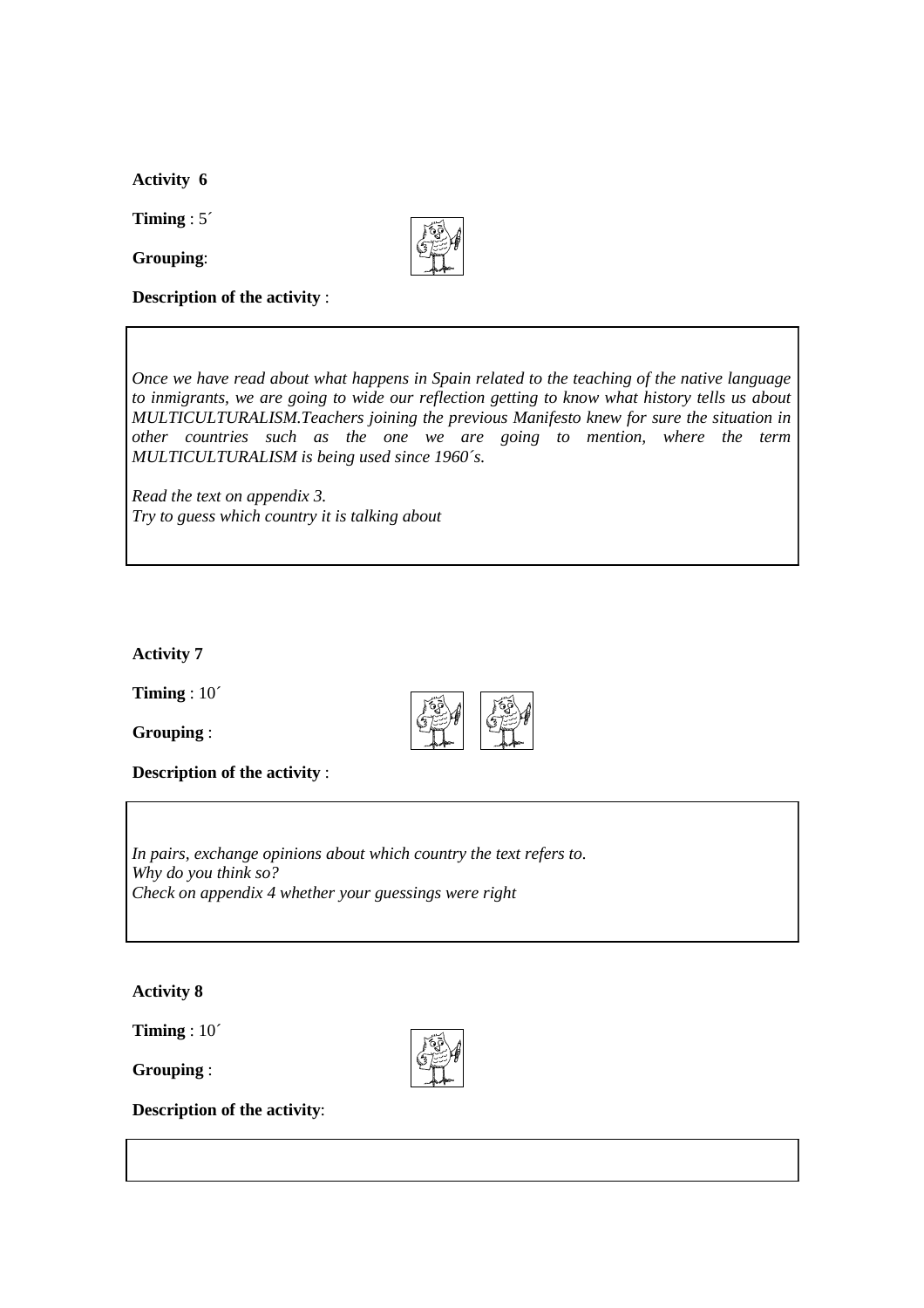*After introducing multiculturalism in Canada, we reach to Canadian Multiculturalism Act whose stated objectives are included in appendix 5. Read the text*

**Activity 9**

**Timing** : 20´

**Grouping** :



**Description of the activity**:

*Answer in groups of four: What do Santander Manifesto and the Canadian Multicultural Act have in common?. Write a sentence which gathers the general idea of Canadian Multicultural Act.*

# **Activity 10**

**Timing** : 10´

**Grouping**:



**Description of the activity** :

*One person per group will show the rest final conclusions of activities 5 and 9. If there is something new or something striking will be also written on pieces of paper to be shown to everybody as a way to end up this proposal.*

### **Assessment**

- Continuous assesment by means of participation in group work and whole group discussions.
- While putting into practice activity 2 we check whether the points mentioned are relevant.
- We can also evaluate main ideas gathered by each group and written on stickers of paper.
- Finally we express what we think about this activity:
	- > Was it useful to think about the points included in the manifesto? Explain why.
	- > Was it useful to compare it with Canadian Multucultural Act?
	- > What did you learn?
	- > Will it be useful for your teaching?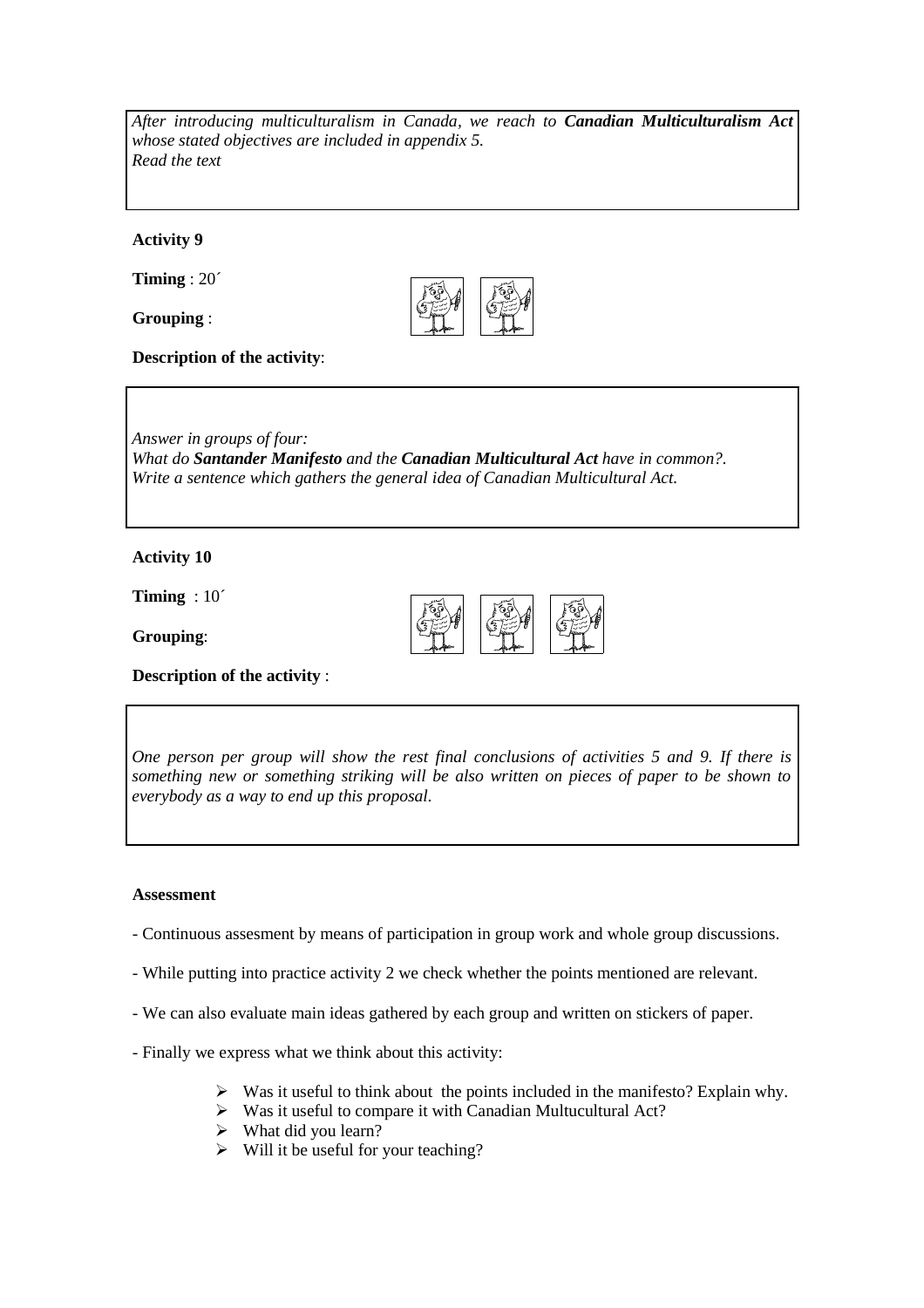# **Appendix 1**

- 1. It is urgent and necessary to integrate the teaching of second languages (L2) into the framework of an overall policy of attention to the immigrant population, considering not only individuals but also their families and the community, and fostering a sense of linguistic awareness in all those services that the host society is to provide to immigrants.
- 2. We call for a general plan for the organization, standardization, regulation and assessment of the teaching of second languages to immigrants and refugees. This plan, encouraged by the Ministry of Education and Science and co-ordinated with the Ministry of Work and Social Affairs, must be drawn up by consensus with the Regional Communities and other administrations and social organizations and it will include the necessary resources for its implementation.
- 3. The need to learn second languages is common to individuals of different origins and varying social and educational levels, yet they all activate identical cognitive mechanisms and follow similar processes.
- 4. The teaching of second languages to groups of immigrants and refugees has to be considered within the general framework of language teaching (communicative paradigm, holistic sense, intercultural perspective, affective dimension, autonomous and co-operative learning...). The socio-economic situation of immigrant students cannot justify the application of practices that go against the current teaching of languages.
- 5. The learning of second languages favours the acquisition of multilingual and multicultural skills, thus benefiting society as a whole.
- 6. Teachers form one of the key agents in the educational process. The teaching of second languages to immigrants and refugees requires specialists who can ensure a level of quality comparable to that of the rest of the educational offer.
- 7. No continuous training programme or specialization for second-language teachers will make sense unless serious and urgent attention is paid to the dignification and administrative regulation of the teaching profession. This fact is particularly urgent in the case of the teachers of Spanish as a foreign language. The public administrations may contribute to this through their recognition of the specificities of this training.
- 8. We call for a quality academic offer at university level which, taking advantage of the imminent implementation of the European Space for Higher Education, will contemplate the inclusion of second-language teaching subjects within the corresponding degree qualifications, as well as postgraduate qualifications suitable to this demand for training.
- 9. It is absolutely necessary to enhance research into the acquisition and teaching of second languages for this social group.
- 10. It is necessary to design a specific second-language curriculum to serve as an orientation for the design, development and assessment of teaching practice. this curriculum will be based on the Common European Framework of Reference for Languages.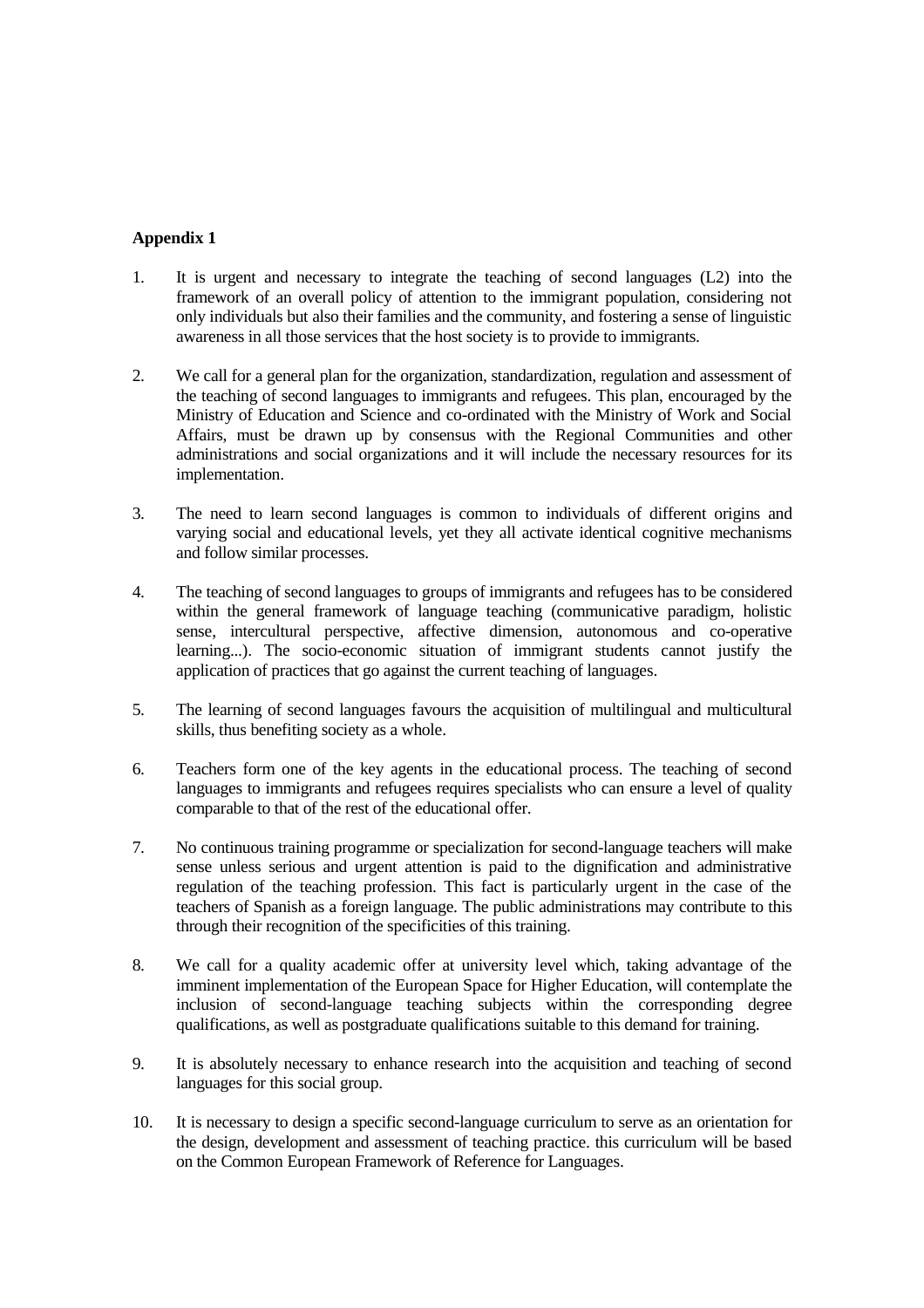- 11. The organization of the teaching of L2 to immigrants and refugees must be sufficiently flexible to deal with the real requirements of immigrant students, taking account of their diversity.
- 12. For immigrant children and teenagers at school, the acquisition of a general communicative linguistic competence is as important as that of an academic linguistic competence that allows them to access the school curriculum.
- 13. The respect for and maintenance of the language and culture of origin of immigrant pupils is an element of great value for learning second languages. This circumstance must be guaranteed at educational centres with the appropriate organizational and material measures needed for this.
- 14. It is up to those with responsibility for education to encourage the design of high-quality materials for the teaching of second languages as well as their assessment and dissemination.
- 15. It is necessary to design tailor-made courses for adults in line with their specific interests and taking into account their varying levels of training and professional qualifications. To this end it is necessary to consider second-language teaching in connection with general and work-related goals. The ultimate purpose of these must be the qualification of individuals on the professional linguistic plane. The various players in society (company owners, trade unions and administrations) must take part in their design and implementation.
- 16. Adult education centres must play a fundamental role in the implementation of secondlanguage learning programmes and in the co-ordination with other social organizations for the different educational actions to be undertaken in this field.
- 17. We recommend the creation of a platform for the observation and cataloguing of the different actions and good practices carried out in Spain and also in the countries around us.
- 18. The programmes for teaching second languages to groups of immigrants and refugees must transmit and defend the same democratic values of equality and respect that inspire our current educational system.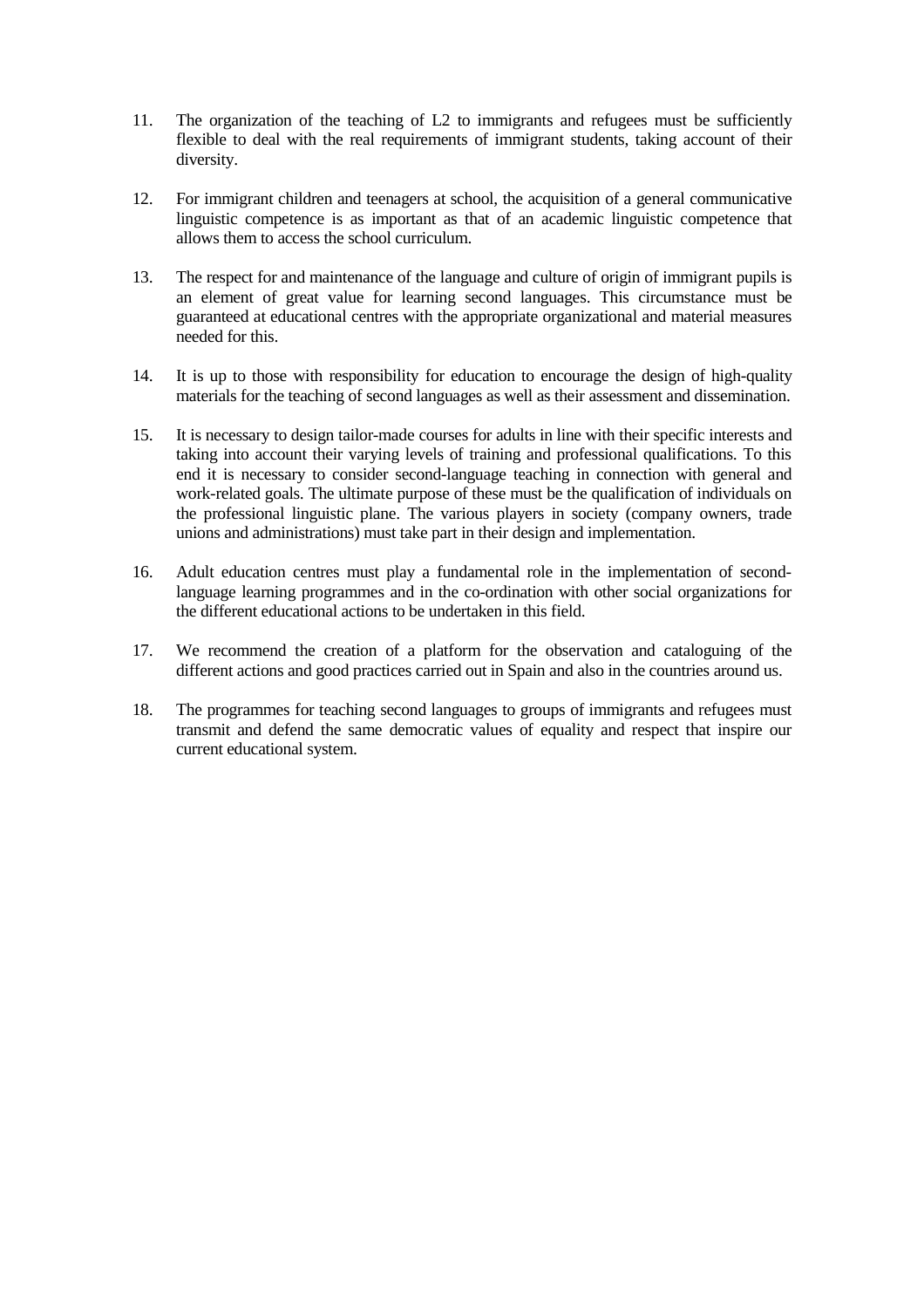### *Appendix 2*

## **Background**

What we have dealt with was called *The Santander Manifesto*. It was written thinking about inmigrants and refugees and it has been considered as the stepping stone of the reflection proposed because this type of students must be taken into account nowadays. In fact, inmigrant people are constantly reaching our countries and we thought that the reflection upon this was a good way of dealing with multiculturality.

## **THE SANTANDER MANIFESTO SECOND-LANGUAGE TEACHING TO IMMIGRANTS AND REFUGEES Foreword**

The desire to find better living conditions, including social, employment and educational conditions, is a shared aspiration and the right of any individual. Of the most common resources used to achieve this purpose, immigration has been perennially present in the history of humankind. Nowadays, migratory movements form part of the most evident realities of modern society.

Host societies, which often benefit in many ways from the influx of immigrants, must provide an overall focus for these new population groups, considering the many different facets of the individuals and their needs. Thus, access to employment, health-care, education and participation as citizens have to be regulated by means of clear and all-embracing procedures. These are universal rights that must not only be guaranteed but must be offered with certain general quality levels regardless of their place of origin.

In this sense, the learning of a new language or multiple new languages is a primary necessity experienced by the immigrant populations with languages that differ from their host society. In the social, work and school settings, learning the language is a fundamental factor contributing to the holistic development of individuals and their active incorporation into society.

Of particular importance for its impact on the construction of the society of the future is the integration of the young children and teenagers of immigrant families into school teaching. When the language of origin does not coincide with the language of the country of adoption, this situation requires the learning of a specific language that will provide access to the school curriculum and the appropriate linguistic and cognitive tools to take advantage of all the levels of our educational system.

The present document is the fruit of considerable reflection by a good number of specialists in the teaching of Spanish. The signatories to this manifesto come from all of the spheres involved in second-language teaching: educational centres, the administration, universities, the initial and on-going training of teachers, the trade unions, NGOs and other institutions. Together at the Campus de las Llamas, the headquarters for the Spanish for Foreigners Courses at the Menéndez Pelayo International University (Santander), on the 10th, 11th and 12th of September, they have tried to deepen their awareness of the reality and problems associated with the teaching of second languages. This manifesto is the first conclusion drawn from that encounter and it responds to the need to publish the analysis and foster proposals that arose there so that they penetrate into the politics and management of education and contribute to the review and improvement of the same.

The manifesto is intended to be a working document open to further reflection and discussion, as it has been during its drafting. Through this manifesto, it is hoped to put forward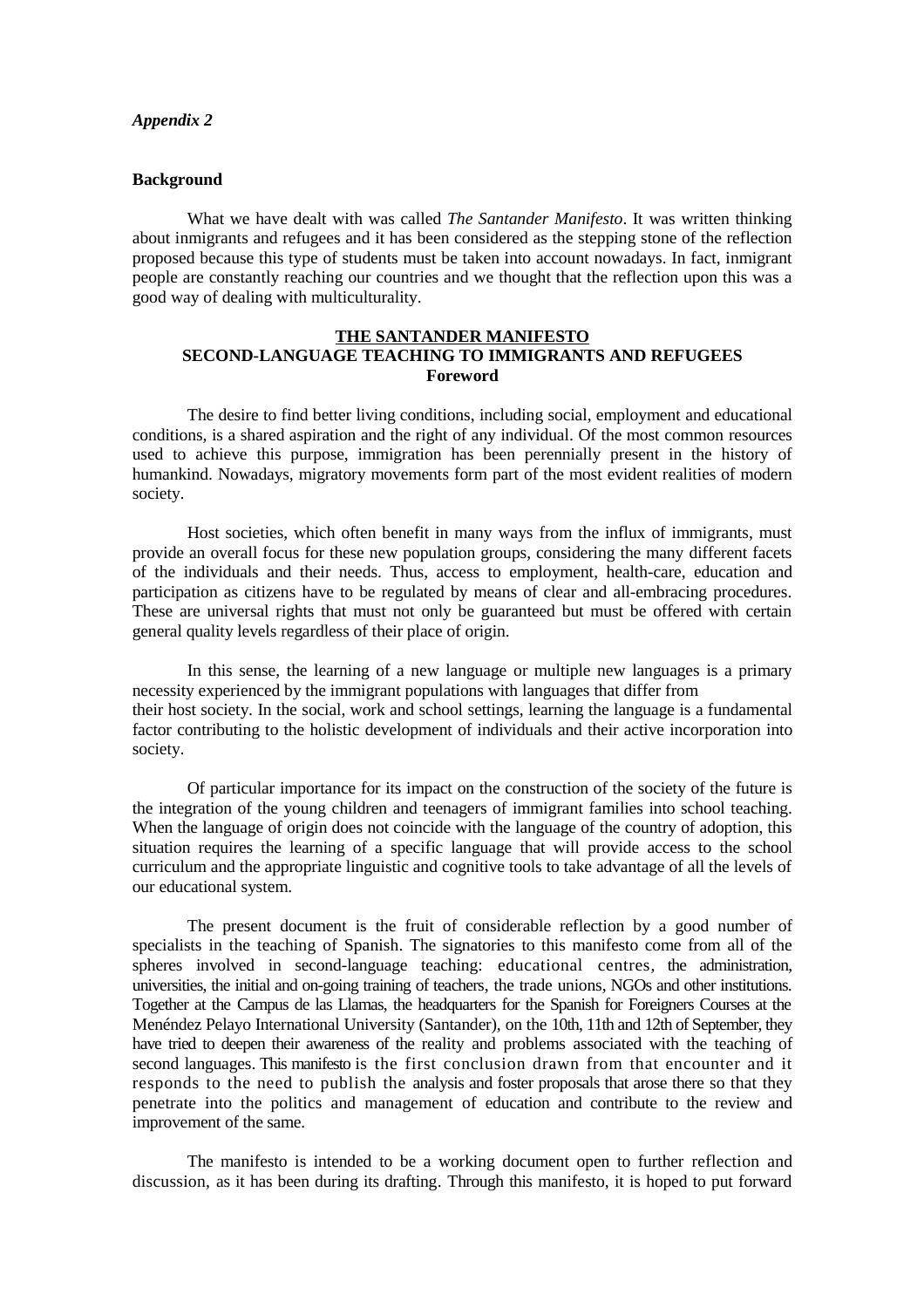certain basic action lines of value for planning purposes in connection with the teaching of languages to immigrants, from a modern perspective, based on educational research and innovation, focusing on students and aware of the idiosyncrasy of our educational system. For this reason, the manifesto sets out some of the fundamental principles on which to base action and educational research into the teaching of languages to immigrants.

### *Appendix 3*

…….. is a country of diversity. In addition to Aboriginal people and the founding British and French groups, there are a wide variety of ethnic groups represented in the ....... population, including large numbers of German, Italian, Dutch, Ukrainian, Chinese, Black, and Indo-Pakistani people, among others (Kelly, 1995; Renaud & Badets, 1993). Close to 10% of the adult population of …… are visible minorities, with this figure expected to double in the next twenty years (Kelly, 1995). The psychological study of ethnic relations has much to contribute toward understanding and promoting positive relations among the varied ethnic groups now calling themselves ……….

### *Appendix 4*

The term multiculturalism first came to be used in the 1960's. It was used to counter the term "Biculturalism". Multiculturalism basically adressed the rights of the French-speaking people and English-speaking people. Multiculturalism has a huge effect on Canada, and without it we probably would not be here

All throught the 1900's the immigrants were not getting fair rights and the French speaking Canadians were extremly frustrated. The Natives and the French speaking Canadians were being ignored and the British and English speaking people were controlling Canada. This caused the split of lower and upper Canada. People started complaining that they werent getting paid the same amount or treated the same way as the other Canadians. In 1967 the racial and ethnic barriers started being removed. And finally to restore peace in 1971(after Canada was independant), Canada became the first country in the world to adopt the multicultural policy. It challenged all Canadians to accept cutural pluralism while encouraging them to participate fully and equally in Canadian Society. Canadians were accepted as a mosaic of people, meaning people from all different nations were equal.

### *Appendix 5*

HISTORY AND CURRENT STATUS OF THE MULTICULTURALISM POLICY OF

## CANADA

Canada's first official policy of multiculturalism, entitled "Multiculturalism within a Bilingual Framework" was announced by then Prime Minister Pierre Trudeau in 1971. This policy was developed in response to several major forces in Canadian society. First, in proximal terms, the policy was established to address the concerns expressed by ethnic minorities in response to the establishment of the Royal Commission on Bilingualism and Biculturalism. In 1963, the Royal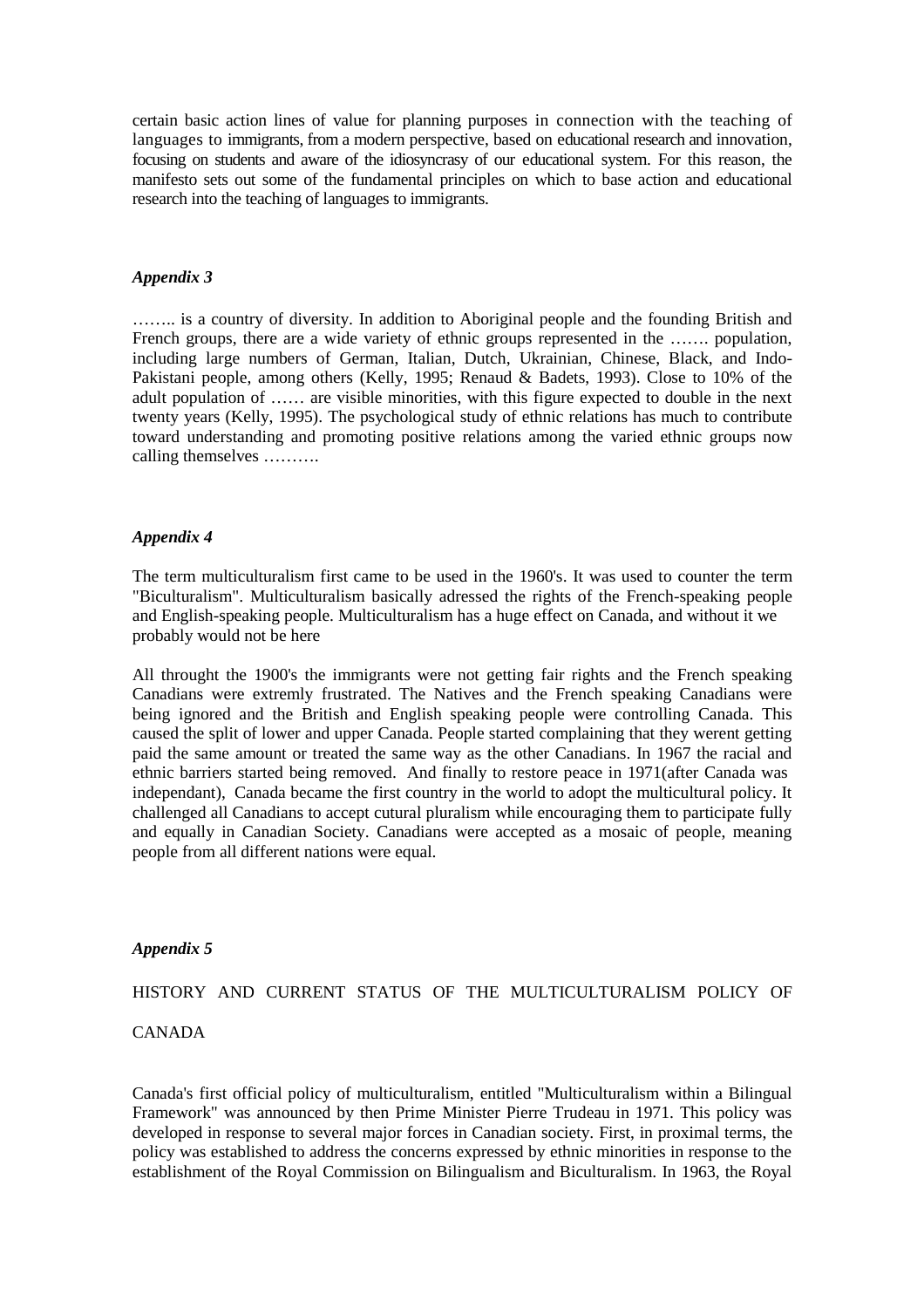Commission had been appointed to make recommendations on how to develop Canada as a nation on the basis of an equal partnership of the British and French charter groups, while taking into account the role of other ethnic groups. The emphasis on French equality was an indication that the Canadian authorities had begun to respond to French claims for equal status and, in particular, the Québec independence movement. The fact that the role of other ethnic groups in Canada was relegated to a secondary issue led members of these groups to be concerned about their relative positions in society. In particular, there was concern among other ethnic groups that their cultures and contributions to Canadian society would be devalued in comparison to those of the French and British. Pressure from these other groups led to a shift from biculturalism to multiculturalism. Thus, while the Official Languages Act of 1969 legally recognized the role of both the British and French groups in Canadian society, the multiculturalism policy of 1971 was put into place to provide recognition of other ethnic groups.

Second, at a more distal level, the liberalization of Canada's immigration policy in the 1960s opened the door for recognition of multiculturalism in Canada. The 1962 immigration policy, formalized in the Immigration Act of 1967, put into place an immigration system that did not discriminate on the basis of race, national origin, religion, or culture and was thus less discriminatory against non-Europeans than had previously been the case. This meant that immigrants to Canada were no longer restricted primarily to those of European background, but instead began to come from many different cultural backgrounds, leading to an increase in the salience of ethnicity. An official policy of multiculturalism was an obvious next step in acknowledging acceptance of this ethnic diversity.

Third, multiculturalism was set up as a national symbol for Canadians and fulfilled the need for a distinctive Canadian identity. The British cultural presence in Canada had weakened with the decline of the British empire after World War II, and an increasing American presence led to fears of loss of identity. Thus, one goal of a policy of multiculturalism was to establish Canada as a unique nation, unlike any other, and to differentiate Canadians from Americans. In describing one of the purposes of multiculturalism, Prime Minister Pierre Trudeau stated in 1972 that "We become less like others; we become less susceptible to cultural, social or political envelopment by others". By adopting multiculturalism as part of their collective identity, a distinctive Canadian identity, which could serve as a source of pride, was also established.

The stated purpose of the multiculturalism policy of 1971 was to encourage members of all ethnic groups in Canada to maintain and share their language and cultural heritage with other Canadians. This was expected to build personal and collective confidence among members of all ethnic groups, and thus promote tolerance of diversity and positive intergroup attitudes (Multiculturalism and Citizenship Canada, 1991).

The more recent "Act for the Preservation and Enhancement of Multiculturalism in Canada" was passed in 1988, with minor organizational amendments since that time. Its stated objectives are to:

a) recognize and promote the understanding that multiculturalism reflects the cultural and racial diversity of Canadian society and acknowledges the freedom of all members of Canadian society to preserve, enhance and share their cultural heritage;

b) recognize and promote the understanding that multiculturalism is a fundamental characteristic of the Canadian heritage and identity and that it provides an invaluable resource in the shaping of Canada's future;

c) promote the full and equitable participation of individuals and communities of all origins in the continuing evolution and shaping of all aspects of Canadian society and assist them in the elimination of any barrier to such participation;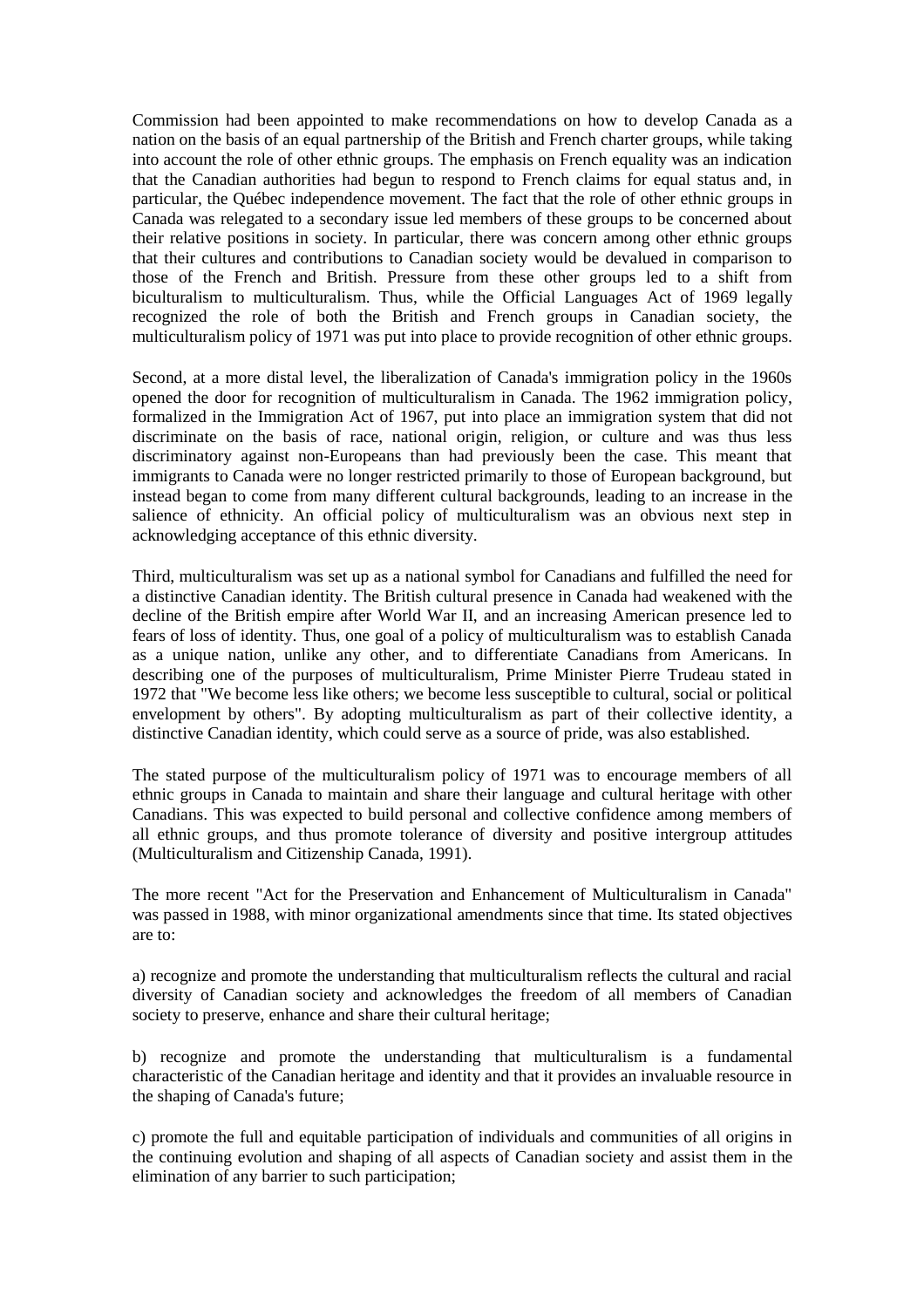d) recognize the existence of communities whose members share a common origin and their historic contribution to Canadian society, and enhance their development;

e) ensure that all individuals receive equal treatment and equal protection under the law, while respecting and valuing their diversity;

f) encourage and assist the social, cultural, economic and political institutions of Canada to be respectful and inclusive of Canada's multicultural character;

g) promote the understanding and creativity that arise from the interaction between individuals and communities of different origins;

h) foster the recognition and appreciation of the diverse cultures of Canadian society and promote the reflection and the evolving expressions of those cultures;

i) preserve and enhance the use of languages other than English and French, while strengthening the status and use of the official languages of Canada; and

j) advance multiculturalism throughout Canada in harmony with the national commitment to the official languages of Canada. (Multiculturalism and Citizenship Canada, 1990)

(2) It is further declared to be the policy of the Government of Canada that all federal institutions shall

(*a*) ensure that Canadians of all origins have an equal opportunity to obtain employment and advancement in those institutions;

(*b*) promote policies, programs and practices that enhance the ability of individuals and communities of all origins to contribute to the continuing evolution of Canada;

(*c*) promote policies, programs and practices that enhance the understanding of and respect for the diversity of the members of Canadian society;

(*d*) collect statistical data in order to enable the development of policies, programs and practices that are sensitive and responsive to the multicultural reality of Canada;

(*e*) make use, as appropriate, of the language skills and cultural understanding of individuals of all origins; and

(*f*) generally, carry on their activities in a manner that is sensitive and responsive to the multicultural reality of Canada.

The Act also describes a set of measures for implementing the policy.

As should be evident from this description, multiculturalism in Canada has evolved considerably since it first became policy in 1971. When the policy of multiculturalism was first introduced, it was developed to meet the needs of mainly European immigrant groups and their descendants in Canada. Thus, it was largely put into practice through support for cultural programs and activities, and language and heritage education. As diverse ethnic and racial minority groups immigrated to Canada, however, new concerns arose and were voiced. As a result, the policy of multiculturalism expanded to include the combatting of prejudice and discrimination, and the promotion of full and equal participation of ethnic minorities in all aspects of society, including mainstream economic, cultural, and political life. Justice and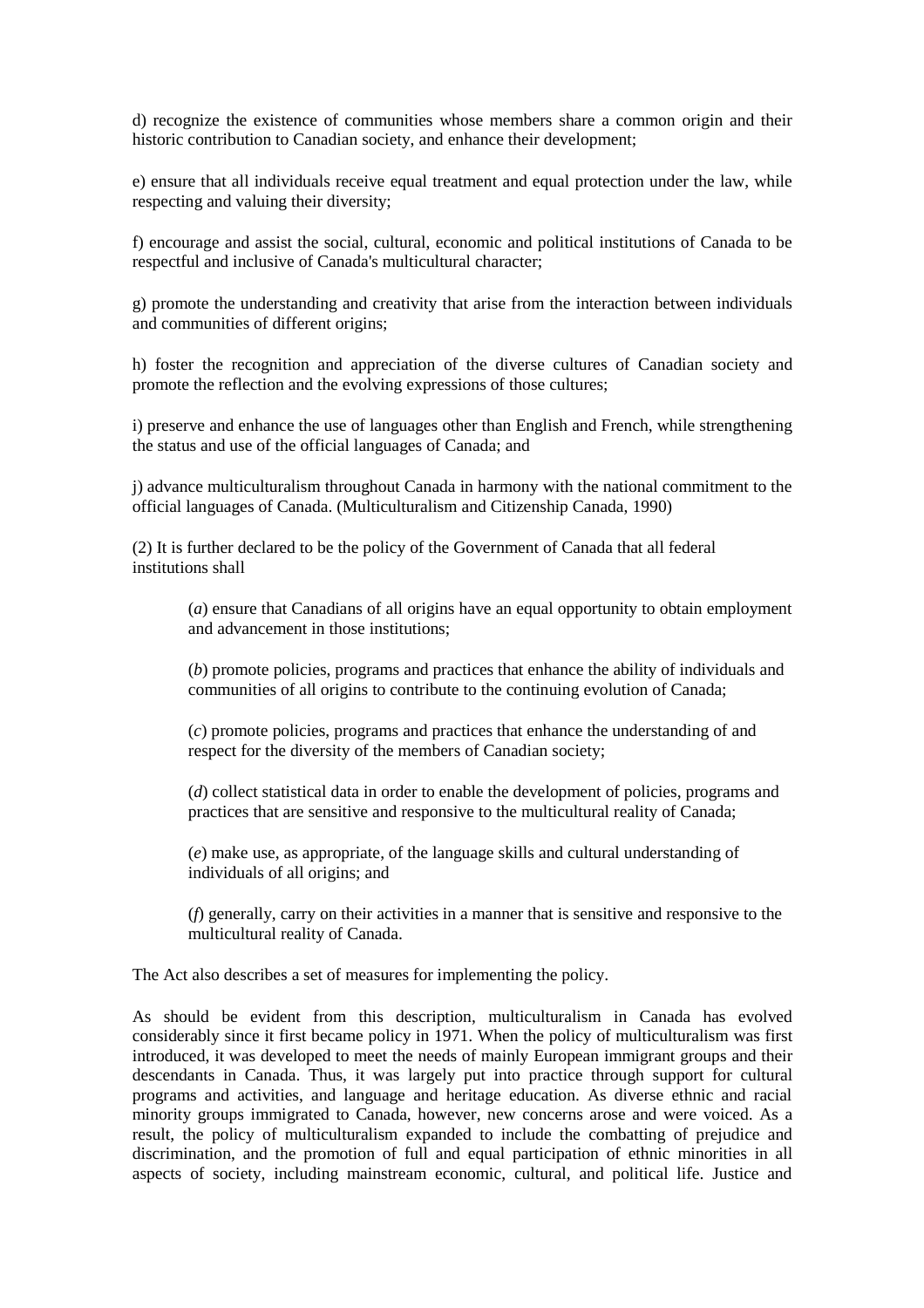equality in all aspects of life are now emphasized (Multiculturalism and Citizenship Canada, 1991).

### *Interpretation*

In this Act,

"federal institution" means any of the following institutions of the Government of Canada:

(*a*) a department, board, commission or council, or other body or office, established to perform a governmental function by or pursuant to an Act of Parliament or by or under the authority of the Governor in Council, and

(*b*) a departmental corporation or Crown corporation as defined in section 2 of the Financial Administration Act, but does not include

(*c*) any institution of the Council or government of the Northwest Territories or the Yukon Territory, or

(*d*) any Indian band, band council or other body established to perform a governmental function in relation to an Indian band or other group of aboriginal people;

"Minister" means such member of the Queen's Privy Council for Canada as is designated by the Governor in Council as the Minister for the purposes of this Act.

### **Bibliography**

- BANNER, J. "Working in an International Environment- Cross Cultural Issues". *TESOL-Spain Newsletter.* 26 Autumn, Madrid. 13-14.

- BARNAUS, M. "Motivation and Attitudes Towards Learning Languages in Multicultural Classrooms", *The International Journal of Multilingualism,* Vol. 1, nº 2, 2004.

- CONSEJO DE EUROPA, DPTO. DE POLÍTICA LINGÜÍSTICA, *Marco Común Europeo de Referencia*. Madrid: MEC y Ed. Anaya, 2002.

- ESSES, VICTORIA M. and GARDNER, R.C. "Multiculturalism in Canada: Context and Current Status" *Canadian Journal of Behavioural Science*: *Ethnic Relations in a Multicultural Society,* University of Western Ontario, Canada.

*Canadian Journal of Behavioural Science* on "Ethnic Relations in a Multicultural Society" by setting the stage for the articles to follow.

- ESTAIRE, S. y ZANÓN, J. *Planning Classwork: A Task-Based Approach.* Oxford: Heinemann, 1994.

- HESS, N. *Teaching Multilevel Classes.* Cambridge: Cambridge University Press, 2001.

- KELLY, K. "Visible minorities: A diverse group": *Canadian Social Trends*, 37, 2-8, 1995.

- LÁZAR, I. Incorporating intercultural communicative competence in language teacher education. Strasburg: Council of Europe Publishing, 2003.

- MINISTER OF SUPPLY AND SERVICES CANADA. .*Multiculturalism and Citizenship Canada*. *The Canadian Multiculturalism Act: A guide for Canadians*. Ottawa, 1991.

- MINISTER OF SUPPLY AND SERVICES CANADA. Multiculturalism and Citizenship Canada. Multiculturalism: What is it really about? Ottawa, 1991.